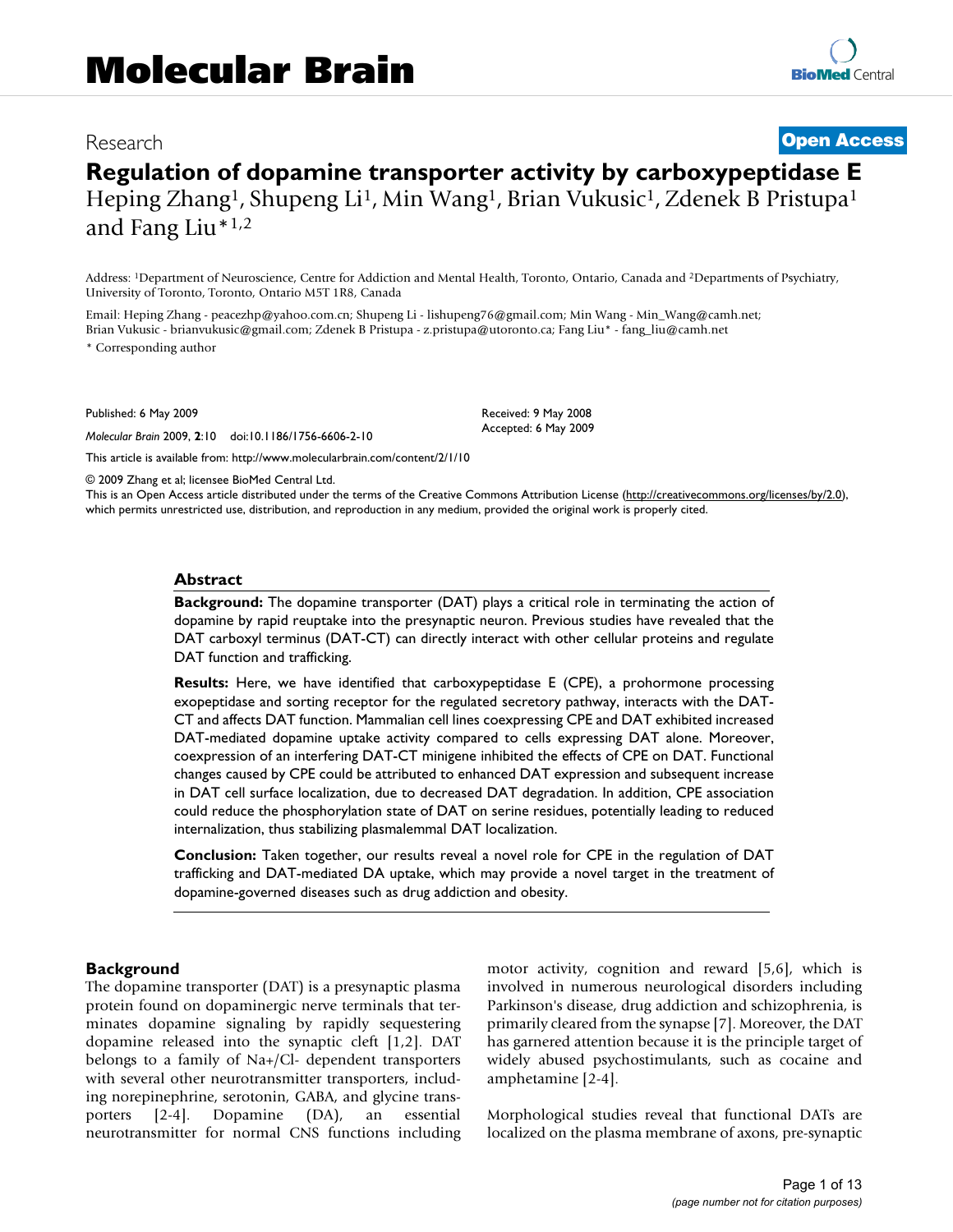axon terminals, and dendrites of dopaminergic neurons, with the highest expression in the axonal processes in striatum and dendrites in ventral tegmental area [8-10]. Specifically, immunoelectron microscopy studies find that DAT is located peri-synaptically, indicating that transmitter released at the synapse diffuses out of the cleft to be transported into the terminal [9,11]. Thus, specific targeting and presentation of DAT in neurons require efficient recycling of transporters after internalization or efficient export of newly synthesized transporters from the endoplasmic reticulum (ER), sorting to transport carriers in the Golgi complex and delivery/retention of transporters at the presynaptic functional sites. The expression, trafficking and function of DAT are regulated by several factors including DAT substrates, inhibitors, and a variety of signaling cascades including protein kinases and phosphatases [12-14]. Moreover, structure-function analysis reveals several important amino acid residues or structural motifs critical for DAT function. The carboxyl terminus (CT) of human DAT has been demonstrated to be important for cell surface expression and proper function of DAT [7,15,16]. Recent studies using yeast two-hybrid approaches have successfully identified several proteins that interact with the DAT carboxyl terminus and influence DAT trafficking [16-18]. The PDZ domain-containing protein PICK1, which binds to a type II PDZ binding site localized at the DAT distal carboxyl termini, increases the efficiency of ER-to-plasma membrane trafficking of the transporter [7,16]. Conversely, Hic-5, a LIM domain containing protein, has also been shown to bind to the DAT-CT and inhibit DAT localization to the plasma membrane [17]. In addition, our lab has shown that the DAT CT can also bind to  $\alpha$ -synuclein, which stabilizes DAT on the surface and could accelerate DA-induced oxidative stress and cell death [18].

The increasing reports of proteins that interact with DAT [7,19-26] and their roles in the modulation of physiological and pathological DAT functions stress the importance to understand the molecular mechanisms of how these interaction proteins affect DAT metabolic cycle and trafficking. Here, in an effort to search for candidate proteins capable of interacting with DAT and affecting DAT trafficking, we identified the protein carboxypeptidase E (CPE). Biochemical, immunological, and functional approaches were employed to examine assembly and trafficking properties of DAT with CPE.

## **Methods**

#### *Yeast two-hybrid screening and* β*-galactosidase assays*

PCR was used to generate CPE-activating domain (AD) fusion constructs in either pACT2 or pGADT7 and binding domain(BD) fusion constructs with the DAT intracellular amino-terminal (NT: Met1-Lys66), carboxylterminal (CT1: Leu583-Val620), and carboxyl-terminal

fragments (CT2: Glu598-Val620; CT3: Leu583-Pro597) in pAS2 or pGBKT7. Appropriate pairs of AD and BD constructs were cotransformed into the yeast strain Y187 grown at 30°C for 3 days on Leu-/Trp- medium lacking leucine and tryptophan, followed by assay of lacZ reporter activation, present downstream of a GAL4 binding sequence in Y187, as described by the manufacturer (Clontech). All control transformations were negative for β-galactosidase activity except for BD/p53 with AD/T antigen, used as a positive control. All constructs were sequenced to determine appropriate splice fusion and absence of spurious PCR-generated mutations.

#### *Coimmunoprecipitation, affinity purification (pull-down), and Western blotting*

Coimmunoprecipitation, affinity pull-down, and Western blot analyses were performed as previously described [27- 29]. Rat brain striatum (100 mg) or transfected COS-7 cells ( $\sim$ 2 × 107) were homogenized in buffer containing (in mM) 50 Tris-Cl, pH 7.6, 150 NaCl, 2 EDTA, 1 PMSF plus 1% Igepal CA-630, 0.5 to  $\sim$ 1% sodium deoxycholate, 1% Triton X-100, and protease inhibitor mixture (Sigma); after being centrifuged at 10,000 × g at 4°C for 20 min, the supernatant was extracted and protein concentrations were measured (Pierce, Rockford, IL). For coimmunoprecipitation experiments, solubilized striatum/cell extracts (500 to 700 μg of protein) were incubated in the presence of primary antibodies anti-CPE (Chemicon, B.D Transduction Laboratories™), anti-DAT (Santa Cruz Biotechnology, Santa Cruz, CA), or rabbit IgG (1 to 2 μg) for 4 hr at 4°C, followed by the addition of 20 μl of protein A/G agarose (Santa Cruz Biotechnology, Santa Cruz, CA) for 12 hr at 4°C. Pellets were washed four times in the buffer described above, boiled for 5 min in SDS sample buffer, and subjected to SDS-PAGE. In each experiment 20 to 50 μg of tissue-extracted protein was used as control. For affinity purification experiments the solubilized striatum extracts (50–100 μg of protein) were incubated with glutathione-Sepharose beads (Pharmacia, Dorval, Québec, Canada) bound to the indicated GST-fusion proteins (50 to 100 μg) at 4°C for 12 hr. Beads were washed three times with 600 μl of PBS containing 0.1–0.5% Triton X-100 before the bound proteins were eluted with glutathione elution buffer. Elutes were incubated in sample buffer and subjected to SDS-PAGE for Western blot analysis. Blots were blocked with 5% nonfat dried milk dissolved in TBST buffer (10 mM Tris, 150 mM NaCl, and 0.1% Tween-20) for 1 hr at room temperature, washed three times with TBST buffer, and then incubated with the appropriate primary antibody (anti-DAT or anti-CPE, diluted in 1% milk in TBST) overnight at 4°C and washed again with TBST buffer three times; the membrane was incubated with horseradish peroxidase-conjugated secondary antibody (diluted in 1% milk in TBST; Sigma) for 1.5 hr at room temperature. The proteins were visualized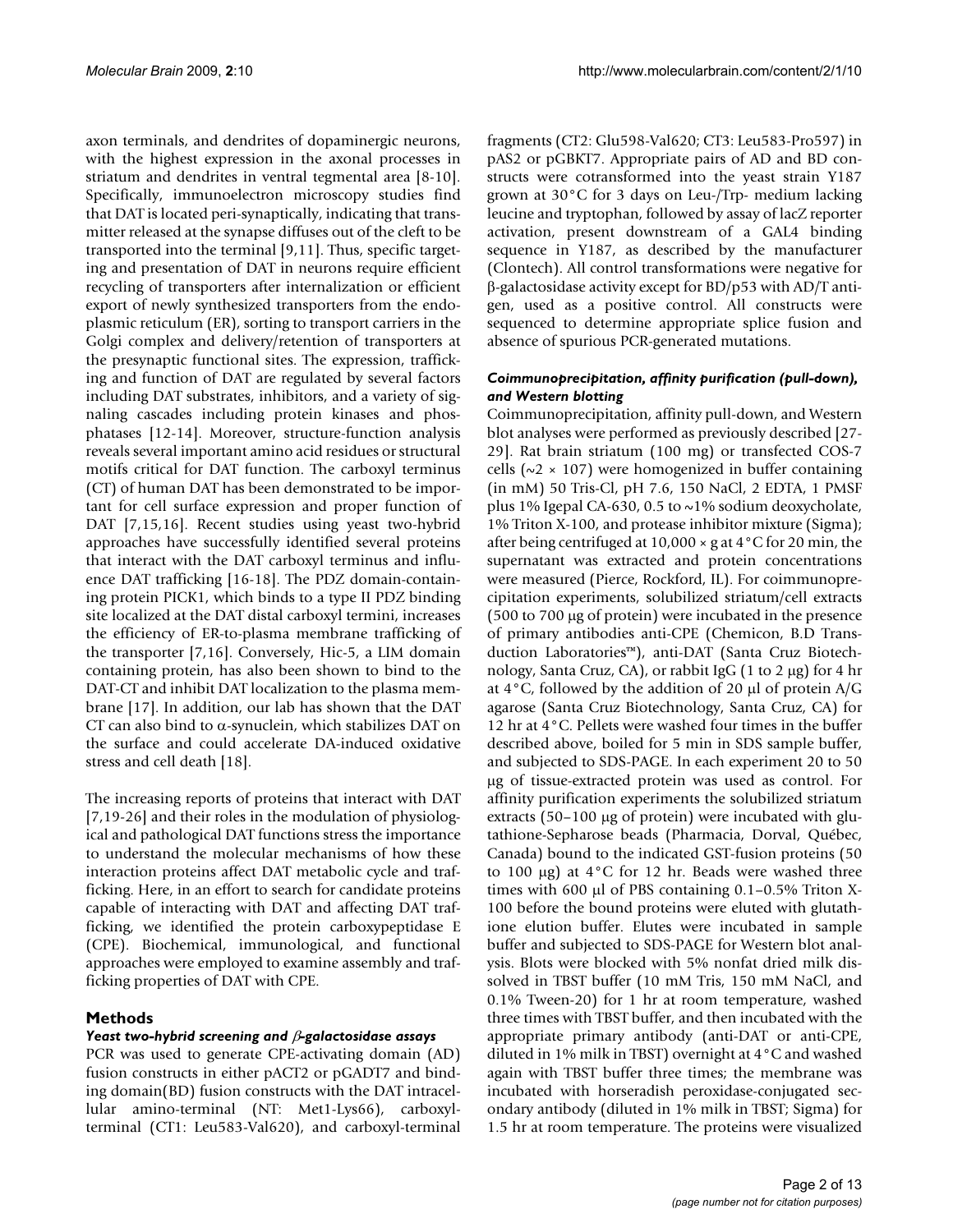with enhanced chemiluminescence reagents as described (Amersham Biosciences).

#### *In vitro binding assay*

A probe was made with CPE subcloned into mammalian expression vector pCDNA3 using TNT® T7 Quick Coupled Transcription/Translation System (Promega, Madison, WI) and [35S] methionine (PerkinElmer, Waltham, MA). Glutathione beads carrying 20 μg GST-DAT-NT, GST-DAT-CT or GST alone were incubated at room temperature for 1 hour with [35S] methionine-labeled CPE probe, respectively. The beads were then washed six times with PBS containing 0.1–0.5% (V/V) Triton X-100 and eluted with 10 mM glutathione elution buffer. Eluates were separated by SDS-PAGE and visualized by autoradiography using BioMax (Kodak) film.

## *[3H] Dopamine uptake analysis and [3H] WIN binding*

We measured dopamine uptake on intact cells as described previously [18]. Two to 4 days after transfection in 24-well plates ( $\sim$ 2 × 10<sup>5</sup> cells seeded per well), medium was removed and wells were rinsed with 0.5 ml of uptake buffer (5 mM Tris, 7.5 mM HEPES, 120 mM NaCl, 5.4 mM KCl, 1.2 mM CaCl2, 1.2 mM MgSO4, 1 mM ascorbic acid, 5 mM glucose, pH7.1). Cells were then preincubated in duplicate with the indicated concentrations of dopaminergic agents (10-13 to 10-4M) 5 min before the addition of 0.25 ml of 20 nM [3H]dopamine (final concentration) and incubated for 10 min at room temperature in a total volume of 0.5 ml. Nonspecific [3H] dopamine (37–53 Ci/mmol) uptake was defined in the presence of 10 μM GBR-12909. Wells were rinsed twice with 0.5 ml of uptake buffer; cells were solubilized in 0.5 ml of 1%SDS and collected to measure incorporated radioactivity using a Beckman liquid scintillation counter (LS 6000SC). For [3H] WIN binding, the differences from uptake are using [3H] WIN (4 nM final concentration) and incubating for 2 to 3 h at 4°C before adding 1% SDS.

## *Cell-ELISA assays*

Cell-ELISA assays (colorimetric assays) were done essentially as previously described [22,29]. HEK-293 cells were transiently transfected with the indicated cDNA constructs by the Lipofectamine method (6–10 μg of each indicated cDNA per  $7.5 \times 10^6$  cells), distributed equally to two sixwell plates (35 mm/well), and grown for 2–4 d. The cotransfected cells were fixed in 2% paraformaldehyde for 10 min in the absence (nonpermeabilized conditions) or the presence (permeabilized conditions) of 1% TritonX-100. Cells were incubated with anti-DAT (Chemicon) for the purpose of labeling the receptors on the cell surface under nonpermeabilized conditions or the entire receptor pool under permeabilized conditions. After incubation with the corresponding horseradish peroxidase (HRP) conjugated secondary antibodies (Sigma), the HRP substrate o-phenylenediamine (OPD; Sigma) was added to produce a color reaction that was stopped with 3 N HCl. The cell surface and total expression of DAT was presented as the colorimetric readings under nonpermeabilized and permeabilized conditions and then normalized to the control groups (transfected with DAT alone) respectively.

#### *Pulse-Chase analysis*

HEK 293 T cells were transiently transfected with DAT or together with CPE, grown to near-confluency over 12 hr, pre-incubated in extracellular solution (7 mM HEPES, 121 mM NaCL, 3 mM NaHCO3, 1 mM Na-pyruvate, 1.8 mM CaCL2, 20 mM glucose, 0.01 mM glycine, 5 mM KCL), for 1 h at 37°C, and labeled in fresh medium containing 0.2 mCi/ml promix [35S] methionine/cysteine (Amersham Biosciences). After incubation for a further 4 h at 37°C, the pulse was terminated by washing cells twice and incubating with MEM (supplemented with 10% FBS) for the indicated times. Immunoprecipitation of DAT was carried out.

## *Cell culture and confocal imaging*

After tranfection (as above) for 2–4 d, HEK-293 cells were used for double-label immunoconfocal microscopy. CPE mouse Abs (Pharmacia) and DAT Rabbit Abs (Santa Cruz) were used as primary antibodies in overnight incubations at 4°C and detected using secondary antibodies (Sigma) conjugated to FITC or Cy3 fluorophores. Control cells in which no primary Ab was included did not reveal any immunoreactive staining.

## *GST fusion proteins and mini-gene*

DAT CT cDNA-encoding fragment was amplified by PCR from full-length cDNA clones [18]. DAT CT and DAT NT GST-fusion proteins were prepared from bacterial lysates as described by the manufacturer (Amersham Biosciences). To confirm appropriate splice fusion and the absence of spurious PCR-generated nucleotide errors, we resequenced all constructs.

#### *Acute Rat Striatum slices*

Acute hippocampal slices (350 μm) were prepared from Sprague-Dawley rats using a McIlwain tissue chopper (Mickle Laboratory Engineering, Gomshall, UK). Under deep anesthesia, brains were rapidly removed and striatum was dissected out and leave for 5 mins in ice-cold artificial cerebrospinal fluid (ACSF) containing (mM) NaCl, 126; KCl, 2.5; MgCl2, 1; CaCl2, 1; KH2PO4, 1.25; NaHCO3, 26; and glucose, 20 that was bubbled continuously with carbogen (95%O2/5%CO2) to adjust the pH to 7.4. Freshly cut slices were placed in an incubating chamber with carbogenated ACSF and recovered from stress at 37°C for 1 hr. Slices were then treated with/without PMA for 30 mins and harvested for Co-immunoprecipitation and Western blotting analysis.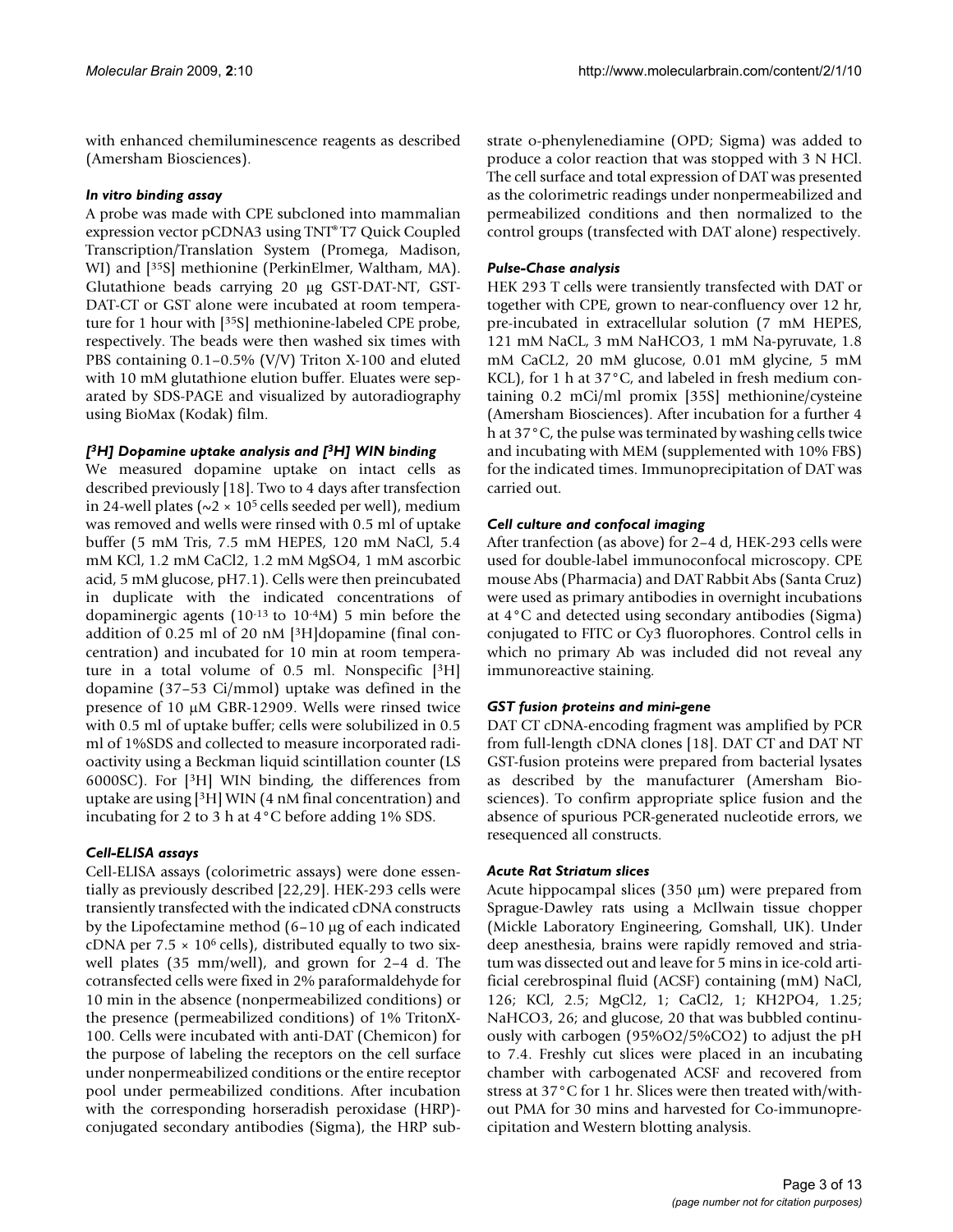## **Results**

## *DAT CT directly interacts with CPE*

To search for DAT-interacting proteins, we employed the entire DAT-CT as bait to screen a human substantia nigra library using the yeast two-hybrid system (Fig 1A). Interacting clones were selected on Leu-/Trp- media. Of the 158 colonies growing under this selection, 35 were positive for lacZ expression. Sequence analysis revealed that 2 of the 3 clones were fragments of CPE, which was previously described as a sorting receptor to target prohormones to the secretory granules of the regulated secretory pathway in neuroendocrine cells [30].

To further confirm the interaction between DAT and CPE, we performed GST affinity pull down assay using purified GST fusion peptides containing sequences from DAT-CT (GST-DAT-CT). The results shown in Fig. 1B demonstrated that GST-DAT-CT could selectively precipitate CPE from solubilized rat striatal tissue whereas GST alone was unable to purify CPE. Moreover, to exclude the possibility of CPE non-specifically binding to GST fusion peptides, intracellular N-terminal domain of DAT was also employed as a control. As shown in Fig 1B, GST-DAT-NT was unable to precipitate CPE, strongly suggesting that the interaction between DAT and CPE is mediated specifically by the DAT-CT. While these results demonstrate the presence of the DAT: CPE protein complex in rat striatal tissue, it does not clarify whether the DAT: CPE protein complex is formed through a direct interaction or is mediated indirectly by an accessory binding protein. *In vitro* binding assays were performed to provide evidence that DAT and CPE can directly interact with each other. As shown in Figure 1C, *in vitro* translated [35S]-CPE probe hybridized with GST-DAT-CT but not GST-DAT-NT or GST alone, indicating the specificity of the direct protein-protein interaction between CPE and DAT-CT. Taken together, these data suggest that CPE is involved in a direct protein-protein interaction with DAT-CT.

Next, we examined in solubilized rat striatum, whether DAT could coimmunopreicipiate with CPE thus providing additional evidence of a physical association between DAT and CPE. As illustrated in Fig. 1D, CPE antibodies coprecipitated a protein with a relative molecular mass of 83 kDa that immunoreacted with DAT antibodies. Taken together, these results showed that DAT could associate with CPE via the DAT-CT.

## *Coexpression CPE and DAT increased the Vmax of DAT without effects on its affinity*

DAT plays a determinant role in dopaminergic neurotransmission by rapidly removing released dopamine from the synaptic cleft. To explore the functional importance of the DAT-CPE interaction, we examined the DATmediated DA uptake activity in HEK-293 cells coexpressing CPE. As illustrated in Fig 2A, CPE coexpression significantly increased the maximal uptake velocity (Vmax) of [<sup>3</sup>H] DA by ~50% (DAT: Vmax =  $10.8 \pm 1$  pmol/min/well; DAT+CPE: 16 ± 1.9 pmol/min/well; *P* < 0.01), whereas no significant change in the estimated *Km* of the DAT could be observed (DAT:  $Km = 6.6 \pm 0.7 \mu M$  in cells expressing DAT vs  $6.7 \pm 1.6$  µM in cells expressing DAT and CPE). To further exclude the possibility that Vmax differences might result from the affinity changes, we performed [3H] WIN 35,428 competitive binding assay. As depicted in Fig. 2C and 2D, the estimated affinity of DA at the ligand binding site of DAT in CPE coexpressing cells was not significantly different from that observed for cells expressing DAT alone  $(IC_{50} = 986 \pm 24 \text{ nM} \text{ in cells expressing DAT vs }$  $1001 \pm 87$  nM in cells expressing DAT and CPE). The effect of CPE on DAT was not restricted to HEK-293 cells but was also seen in COS-7 and Ltk- cells (data not show).

Next, to confirm that the selective increase in maximal DAT-mediated DA uptake resulted from DAT-CPE interaction, we tested whether a minigene (MG) encoding sequences of the DAT-CT could block these effects, since coexpressioin of CT tail peptide would act as a competitive inhibitor to the CPE-DAT interaction. As described in Fig. 2B, DAT-CT tail583–620 MG cotransfected with DAT alone did not change either the Km or Vmax of cellular [3H] DA uptake. However, coexpression of the MG encoding the peptide DAT-CT583–620 significantly inhibited the increasing effects of DAT-mediated DA translocation by CPE. Taken together, these data indicated that the binding of DAT-CT tail583–620 sequences to CPE was both sufficient and necessary for the expression of CPEmediated functional regulation of the DA translocation process.

## *Regulation of DAT expression and trafficking by CPE*

Since no change in DA uptake affinity could be observed upon coexpression of CPE with DAT, the increase in Vmax may reflect a change in the population of cell surface DAT. Therefore, we next examined if DAT cell surface expression levels change upon coexpression of CPE by using a cell-based ELISA assay to quantify changes at the cell surface and total DAT levels [27-29]. As shown in Fig 3, coexpression of CPE increased the levels of both total DAT and cell surface DAT to about ~20% (Fig. 3A, B).

To directly examine the cellular effects of CPE on DAT, we analyzed subcellular localization of DAT and CPE in transfected HEK-293 cells using confocal immunofluorescence microscopy. The results showed that DAT and CPE displayed disperse distribution patterns when expressed separately in HEK-293 cells. DAT could be found both at the cell surface and within cell, whereas CPE located throughout the cytoplasm (Fig. 3A, B). However, when CPE and DAT were cotransfected in HEK-293 cells, the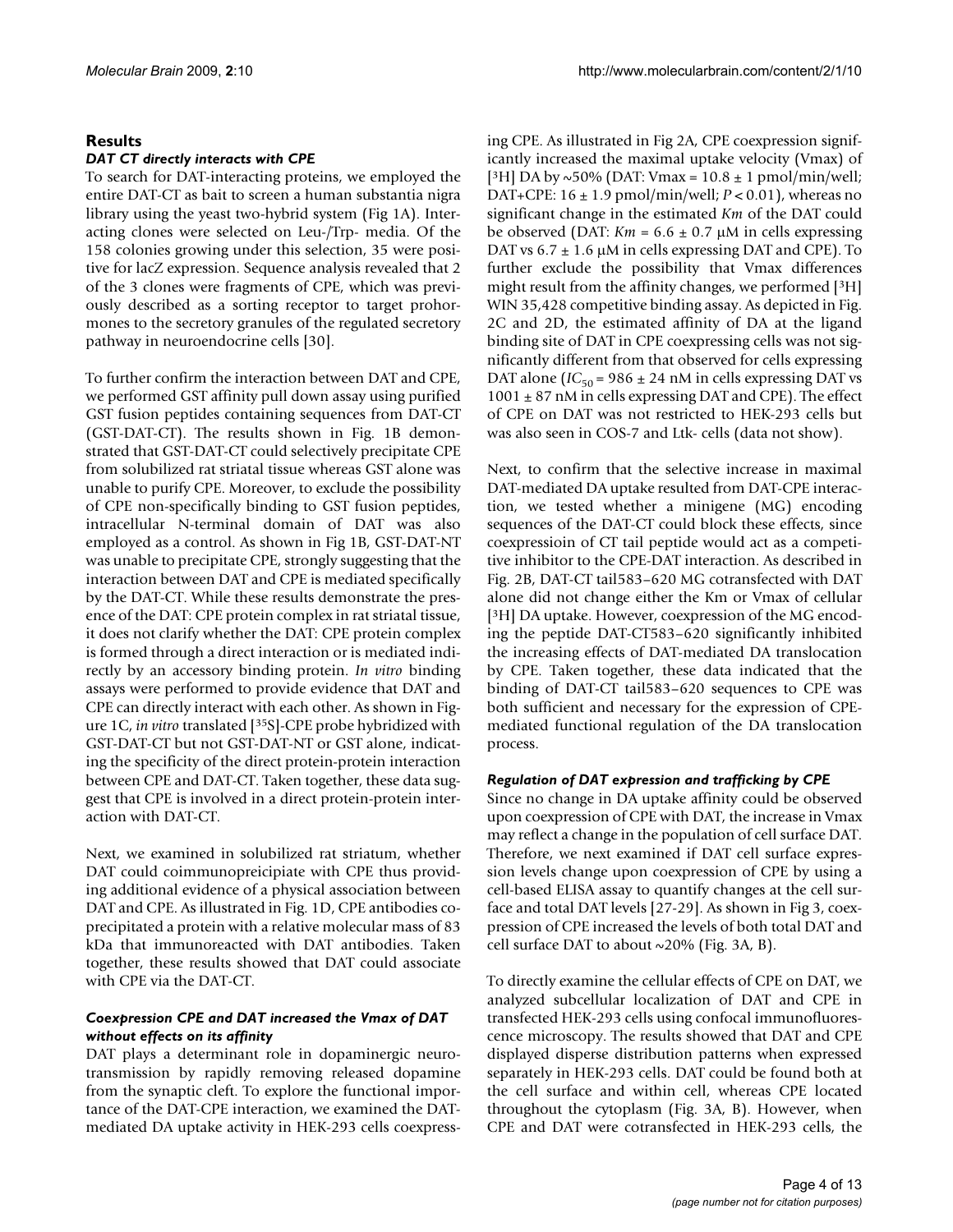

**Figure 1** *(see legend on next page)*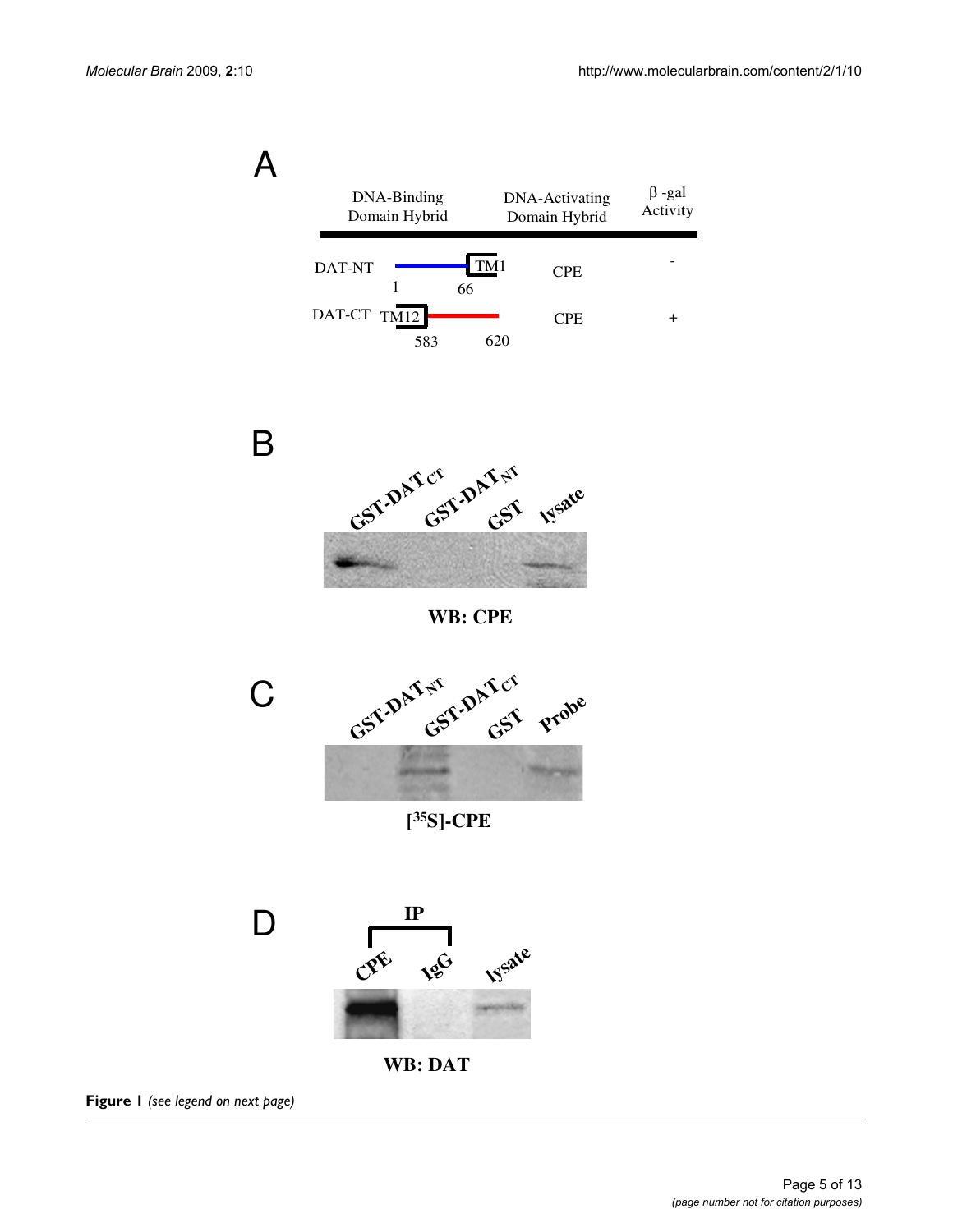#### **Figure 1** (see previous page)

**Association of DAT with CPE**. **A**, Using the Yeast 2-Hybrid System 3 (Invitrogen), 1.7 × 106 independent clones of a human substantia nigra library (in pGAD10) were screened using DAT-NT, containing the amino terminus up to the first transmembrane domain (TM1) and DAT-CT, containing the entire carboxyl terminus after the 12th transmembrane domain (TM12) as baits. Interacting clones were selected on media lacking Leu, Trp, and His, in the presence of 2.5 mM 3-AT. Of 158 colonies growing under this selection, 35 were positive for lacZ expression. Sequence analysis of these clones showed that two of them represented fragments of carboxypeptidase E (CPE). One clone showing very strong lacZ expression encoded a portion of CPE beginning at amino acid residue 123 of the mature protein. No interaction was observed between CPE construct and Gal4 BD fused to murine p53 or human lamina C or between any of the DAT-BD fusions and Gal4 AD fused to SV40 large T antigen. **B**, GST fusion protein precipitation assay using the complete C and N terminus of DAT fused to GST. Aliquots containing GST fusion fragments were incubated with rat striatal extracts and analyzed by Western blot using a polyclonal anti-CPE antibody. **C**, Using an *in vitro* binding assay, [35S]-CPE probe bound with GST-DAT-CT, but not with GST-DAT-NT or GST alone. **D**, DAT coimmunoprecipitated with CPE antibodies from rat striatal extracts.

distribution pattern of each protein changed dramatically, with almost completely overlapping distribution at cell surface, as revealed by the merged confocal immunofluorescence images (Fig. 3C). In virtually all cells coexpressing DAT and CPE, DAT was largely found at the plasma membrane and colocalized with CPE (Fig. 3C). These data suggested that CPE modulated DAT via a posttranslational mechanism, which possibly included reduced degradation of surface DAT.

Cell surface DAT may derive from newly synthesized DAT or from recycled DAT that have been re-inserted into the membrane after being internalized. Thus, changes in both cell surface and total DAT levels may reflect changes in DAT protein turnover rates in the presence of CPE. To test this possibility, we carried out pulse-chase studies to examine DAT protein half-life in the presence of CPE. As showed in Fig. 3D, in the absence of CPE, the DAT-positive band was prominent at 6 hours but began to disappear at 12 hours and was completely absent at 24 hours. However, coexpression of CPE inhibited the disappearance of the DAT-positive band at 12 hours but was still completely degraded at 24 hours.

## *CPE stablized DAT via reducing the phosphorylation state of DAT*

Cell surface expression and degradation of DAT [31] is modulated by various cellular signals, substrates and neuronal activity. Among them, the best characterized form of DAT regulation is phosphorylation [32]. Previous reports show that protein kinase C (PKC) down-regulates transporter activity via internalization of DAT in several systems including striatal synaptosomes [33,34], slices [35] and heterologous cells [31,36,37]. Thus, the increased surface expression of DAT by CPE may involve phosphorylation events. To explore this possibility, we first tested whether CPE had any effect on the phosphrylation levels of DAT. As illustrated in Fig. 4A, using an antibody that detected phosphorylated serines, immunoprecipitation of DAT from COS-7 cells revealed a decrease in serine phosphorylation in cells coexpressing CPE. Reduced phosphorylation state of DAT might reflect that association of CPE with DAT leaded to the occlusion of PKC phosphorylation sites. We then examined the association between CPE and DAT under various phosphorylation conditions. Rat striatum slices were treated with a PKC activator, phorbol 12 myristate 13-acetate (PMA) for 30 min before immunoprecipitation with the CPE antibody. As shown in Fig 4B, PMA treatment reduced the association between CPE and DAT as compared with non-treated COS-7 cells, implying that CPE preferentially interacted with non-PKC phosphorylated forms of DAT.

## *CPE modulated the function of DAT through surface phosphorylation and expression*

To provide further evidence that the expression and functional affects on DAT were mediated by phosphorylation changes induced by the CPE-DAT interaction, we explored the relationship of DAT phosphorylation with DA translocation velocity and surface expression under phosphorylating conditions mentioned above. As depicted in Fig 5A, PMA treatment significantly reduced the increasing effects of CPE on DAT-induced DA translocation velocity. Moreover, the changes of Vmax levels coincided with both the total and surface expression levels of DAT (Fig 5B); strongly suggesting that PMA reduced the effects of CPE probably through increased internalization via phosphorylation.

## **Discussion**

Recent studies have identified new properties of the DAT, including the regulation of cell excitability through leak current conductance and channel mechanism [38,39], as well as serving as a pathway for substrate-induced dopamine release at both axonal and dendritic sites [40]. However, each cellular role currently associated with the DAT depends on plasma membrane expression. In the present study, we provided biochemical evidence for a physical interaction between CPE and DAT via the DAT-CT. We have shown that this interaction leads to cell sur-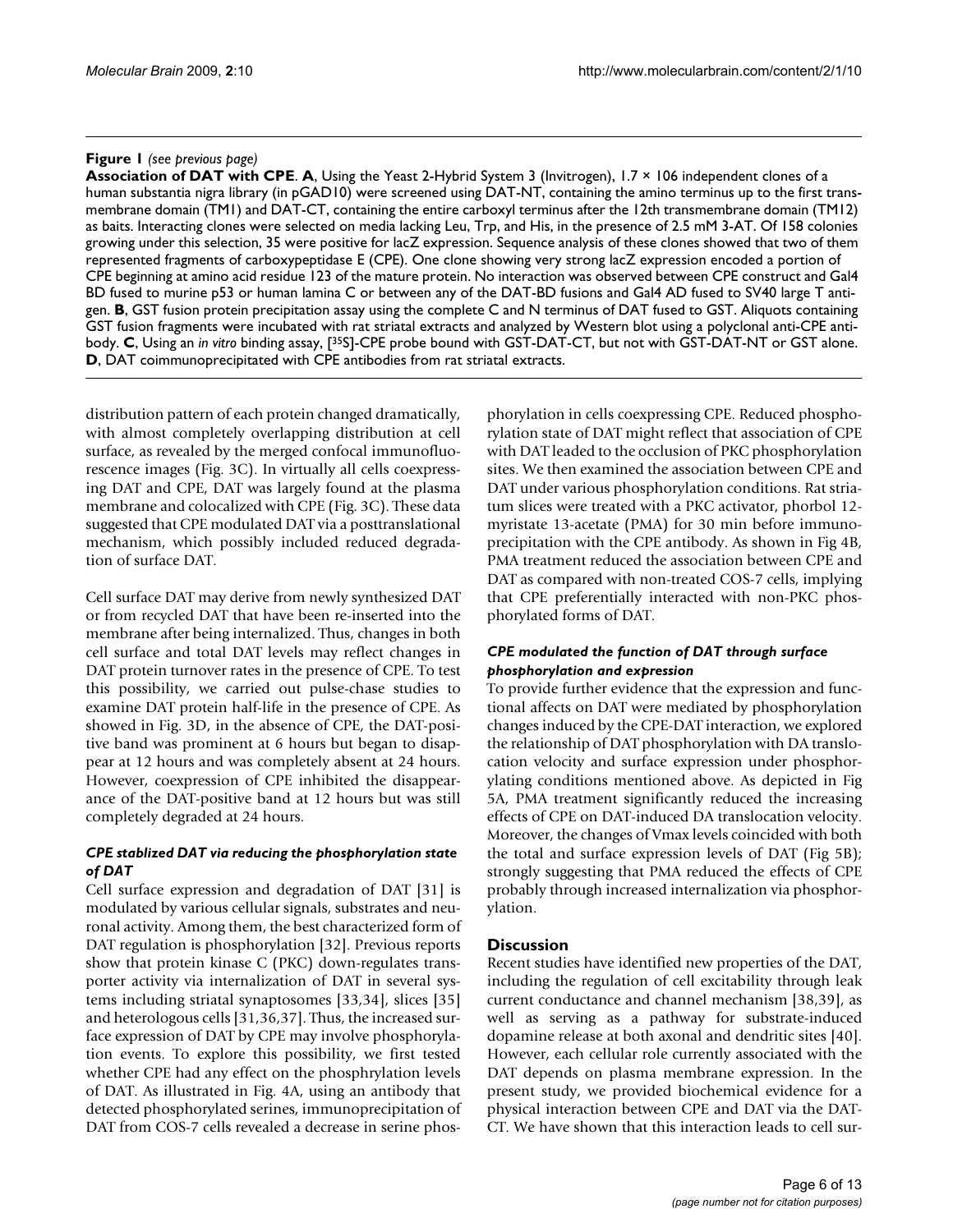

#### Figure 2

**CPE-mediated enhancement of [3H] DA uptake**. **A**, Representative saturation plots of [3H]DA uptake in HEK-293 cells expressing the DAT alone or coexpressing-CPE revealed an increase in the *Vmax* for [3H] DA uptake accumulation (n = 9, P < 0.01) with no significant alteration in estimated *Km* values (listed in the text). **B**, CPE-mediated increase in [3H] DA uptake by DAT was blocked with the coexpression of a minigene encoding the DAT-CT583–620 peptide but did not alter the uptake of cells expressing DAT alone (n = 4, P < 0.01). **C**, Representative curves of the dose-dependent inhibition of [3H] WIN (4 nM) binding by dopamine to DAT. Coexpression of CPE and DAT did not alter the estimated affinity value of dopamine for DAT (IC50 values listed in the text). **D**, Estimated IC50 values in control or CPE coexpressing cells. Values represent the means ± SEM of 3–9 independent experiments, each conducted in duplicate. Data were analyzed by ANOVA, followed by *post hoc* Student-Newman-Keuls test. \*\*, P < 0.01 compared with the group cotransfected with DAT and pcDNA3; ##, P < 0.01 compared with the group cotransfected with DAT and CPE.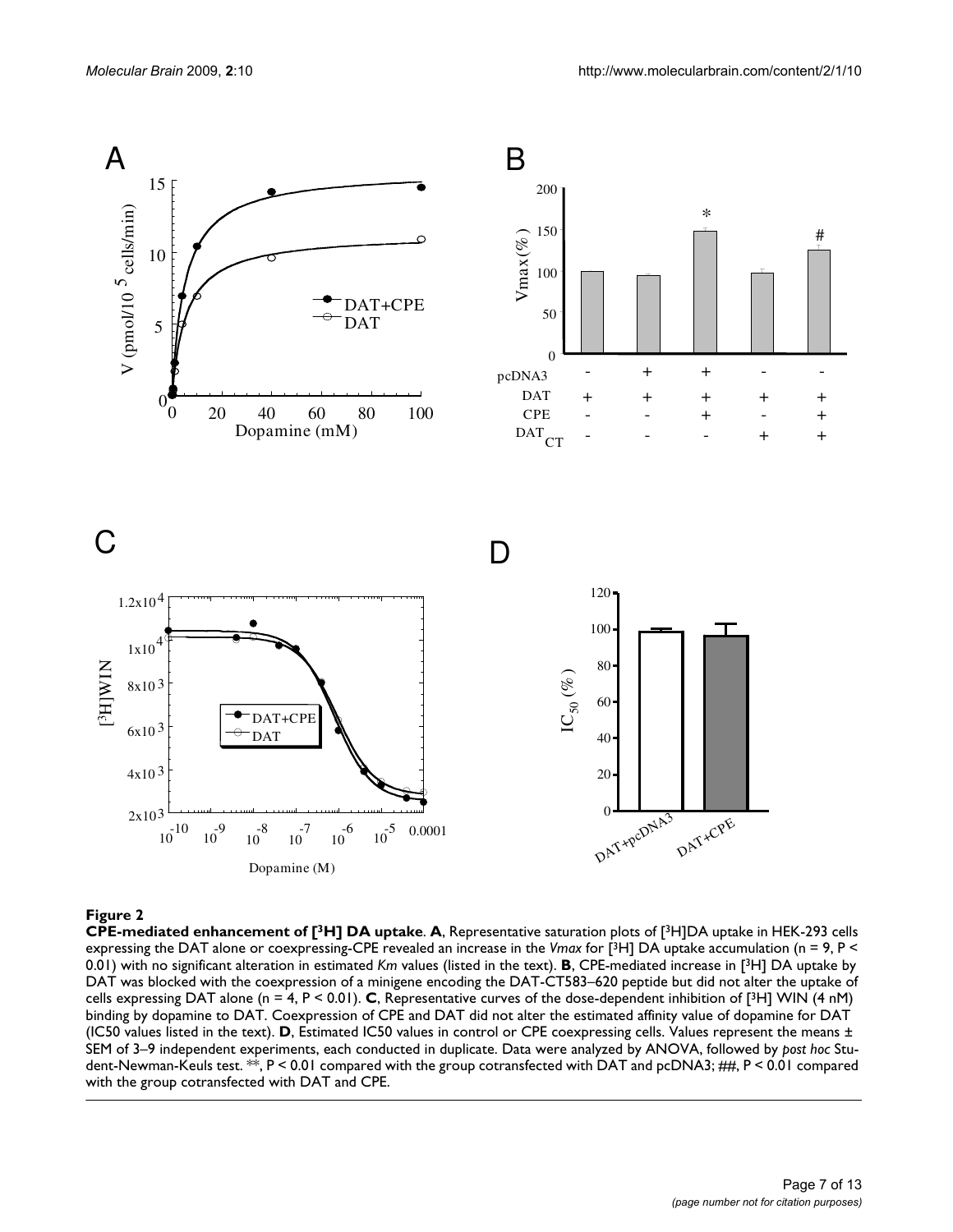

 $\overline{C}$ 



D



**Figure 3** *(see legend on next page)*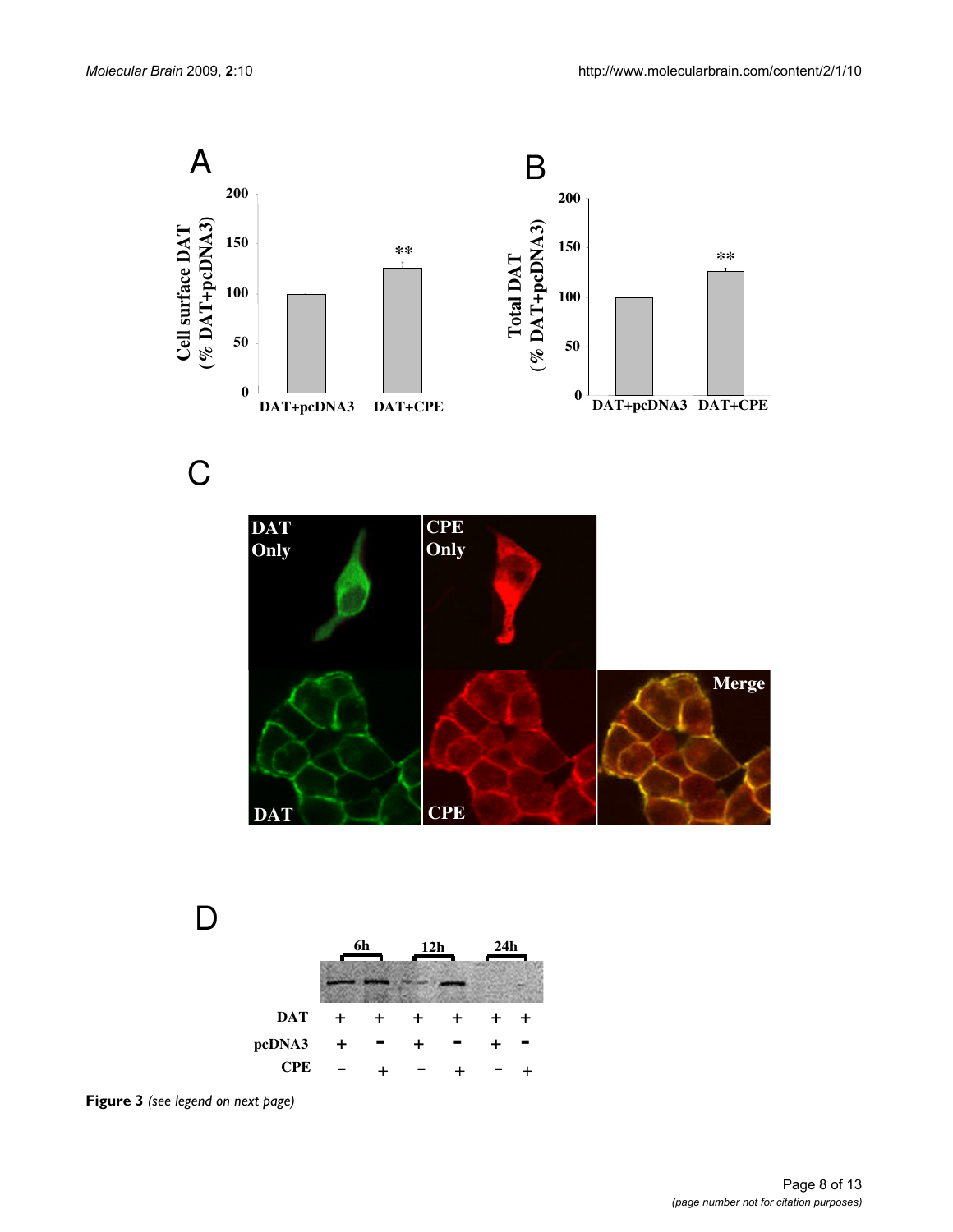#### **Figure 3** (see previous page)

**A, Summarized data indicating effects of CPE on DAT membrane expression in cotransfected HEK-293 cells**. Columns show the means ± SEM of the ratios of colorimetric readings under coexpression of DAT and pcDNA3 conditions versus coexpression of DAT and CPE. \*\*P < 0.01, n = 3 (Student's *t* test). **B**, Summarized data indicating effects of CPE on DAT total expression including the extracellular and intracellular ones in cotransfected HEK-293 cells. Columns show the means ± SEM of the ratios of colorimetric readings under coexpression of DAT and pcDNA3 conditions versus coexpression of DAT and CPE. \*\*P < 0.01, n = 3 (Student's *t* test). **C**, CPE colocalizes with DAT in HEK-293 cells. The distribution pattern of DAT and CPE when expressed individually or coexpressed in HEK-293 cells are shown. Immunostaining was performed using the rabbit anti-DAT or the mouse anti-CPE antibodies and secondary antibodies:CY3 anti-mouse (red) and FITC-conjugated anti-rabbit antibodies (green). Yellow staining on the merged panels depicted colocalization. No staining was observed when primary antibodies were eliminated. Data are representative of 4–6 independent experiments, with a total cell sampling of more than 1000. **D**, Measurement of DAT protein metabolism by labeling with radioactive amino acids. HEK-293 cells, into which the indicated genes had been transfected, acutely incorporated 0.2 mCi/ml promix [35S]-methionine/cysteine for 4 h and were grown in the complete medium for further 6, 12 and 24 h. DAT protein was immunoprecipitated from the total protein by an anti-DAT polyclonal antibody. The antigen-antibody complex was further analyzed on polyacrylamide gel and autoradiography was performed. The results were repeated 3 times.

face stabilization of DAT via reduced degradation, possibly through a reduction in DAT phosphorylation. In addition, immunofluorescence analysis demonstrated that co-expression of CPE and DAT facilitated surface translocation of both proteins. Functional assays showed that the increased surface DAT led to a corresponding increase in DA uptake but had no effect on DAT affinity for DA. Finally, mini-gene encoding the DAT CT blocked CPE's effects. We concluded that CPE-mediated modulation of DAT trafficking, membrane expression and phosphorylation was facilitated by the CPE-DAT physical coupling.

The present finding highlighted the importance of CPE in trafficking and metabolic processing of DAT. DAT undergoes cyclical traffic to and from the plasma membrane and changes in transporter surface presentation can result from modulating endocytosis, recycling or de novo biosynthesis. Coexpression of CPE with DAT changed the diffuse DAT expression throughout the cell to stronger plasma membrane localization and suggests the interaction occur intracellularlly. CPE exists in both a soluble form and a membrane form [41,42]. Soluble forms of CPE function as an exopeptidase to cleave proneuropeptides within the lumen of the vesicle and yield biologically active peptides [43,44], whereas membrane from of CPE is associated with lipid rafts and exist in a transmembrane orientation in secretory granules as a sorting receptor [45]. During proteolytic processing of peptide precursor, CPE normally removes the C-terminal basic residues on the processing intermediates after the action of prohormone convertases on the peptide precursor [46]. In many cases, as a final step in the biosynthesis of neuropeptides, CPE recognizes and cleaves the Arg/Lys paired basic residues at the COOH-terminal side to generate the final neuropeptide. Thus, the exact nature of CPE-DAT association, how and where this interaction takes place intracellularly remains to be determined.

Although not in paired form, Arg/Lys residues are also present in the C-terminus of hDAT, rendering the possibility that CPE would be involved in the processing of DAT. Interestingly, CPE band did show a slightly lower on pulse-chase assay coexpressed with DAT, which deserved further investigation. Immunogold labeling detects DAT in tubulo-vesicular structures and small electron-lucent vesicles in dopaminergic neurons from the dorsal striatum and nucleus accumbens [8-10]. Also, both ultrastructural and biochemical studies revealed the localization of DAT in endosomes and tubulo-vesicular membranes but not biosynthetic machinery, suggesting that most of intracellular DAT- positive vesicles are endocytic but not secretory [14,37]. Interestingly, the membrane form of CPE has been demonstrated to bind to POMC [30] and BDNF [41], sorting these precursors at the trans-Golgi network (TGN) into vesicles of the regulated secretory pathway in pituitary cells and hippocampal neurons, respectively. Previous results show that secretory and endocytic pathways converge forming the TGN, an intricate system of tubulovesicular membranes, the main site for sorting secretory vesicles and transports proteins including DAT [9,11,47,48] and for specifically targeting synaptic membrane receptors into dendrites [49]. Moreover, the TGN is known to interact with the recycling endosomal system in hippocampal neurons [50]. Thus, the co-localization of these two proteins in TGN may be the potential site where the CPE-DAT interaction occurs.

DAT possesses consensus sequences for phosphorylation by protein kinases [6,13,51,52] including cAMP-dependent protein kinsase, protein kinase C (PKC), Ca2+/calmodulin-dependent protein kinase, MAP kinase and tyrosine kinase. Several studies have shown that regula-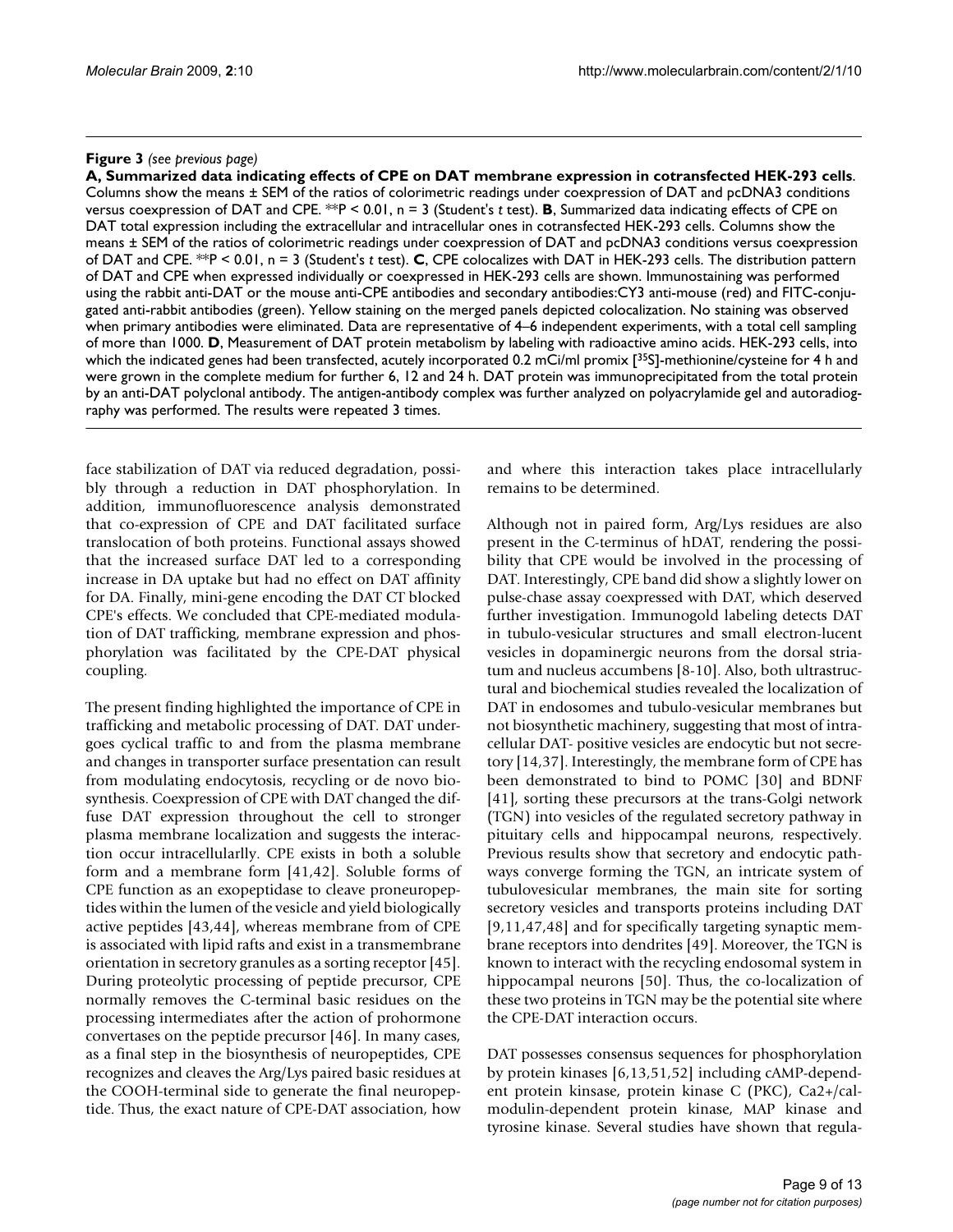C

tion of kinase activity in striatal synaptosomal preparations and heterologous cell expression systems affects DAT uptake activity [12], which is believed to result from a rapid redistribution of transporter from the cell membrane to intracellular compartments, rather than changes in the intrinsic transport activity [31,37,53,54]. This phosphorylation/dephosphorylation status is closely coupled to DAT endocytic trafficking and interestingly PKC activa-





#### Figure 4

#### **CPE affects the phosphorylation state of DAT**. **A**,

COS-7 cells were transiently transfected with DAT or together with CPE by using electroporation, grown for 3–4 days, and was collected to be homogenized. The cells lysates was immunoprecipitated with anti-DAT antibody overnight. Subsequent western blotting of SDS-PAGE immunoprecipitaed samples with polyclonal anti-phosphoserine antibody and reimmunoblotting the membrane with anti-DAT antibody. **B**, Phosphorylation state of DAT affected the interaction between DAT and CPE. Striatal slices were pretreated for 30 min with 2 μM PMA before immunoprecipitation with the DAT antibody. Subsequent western blotting of SDS-PAGE immunoprecipitaed samples were incubated with anti DAT or anti CPE antibody.

tion has been shown to decrease DAT activity through clathrin-mediated endocytosis [31,55], an event associated with an increase in DAT phosphorylation [52]. This is in agreement with our studies in which CPE decreases DAT phosphorylation leading to slower degradation and increase cell surface localization. However, there have been reports that PKC-induced phosphorylation of the DAT itself is not required for PKC-induced DAT sequestration [56], leading to the possibility that DAT are trapped in its phosphorylated state in subcellular compartment, where CPE may speed up the assorting and recycling back to the membrane of the internalized DAT.

The exact mechanism for CPE's effects on DAT phosphorylation and its relationship with cell surface DAT expression require further investigation. Foster and colleagues recently report that the amino terminus of DAT, which contains a cluster of serine residues, is the primary site of phosphorylation by PKC [35]. It is possible that the interaction with CPE may mask the PKC phosphorylation site on DAT. Indeed, it has been proposed that transporterinteracting proteins might directly or indirectly regulate kinase-dependent effects on DAT activity [57]. Alternatively, there is evidence that PKC- mediated functional regulation of DAT is not achieved by direct phosphorylation of the DAT protein [58], as has been demonstrated for the GABA transporter, where PKC down regulates transporter function by modulating the association of syntaxin with the transporter [59]. Moreover, other yet-tobe-identified proteins may also play a role in regulating DAT function. Blakely and colleagues found that the protein phosphatase 2A (PP2A) could be co-immunoprecipitated from brain tissue with DAT, NET, or SERT proteins [60]. In the case of SERT, the interaction with PP2A was dynamically regulated by phosphatase inhibition, PKC activation and transporter substrates. Although it is not known whether PP2A binds directly to monoamine trans-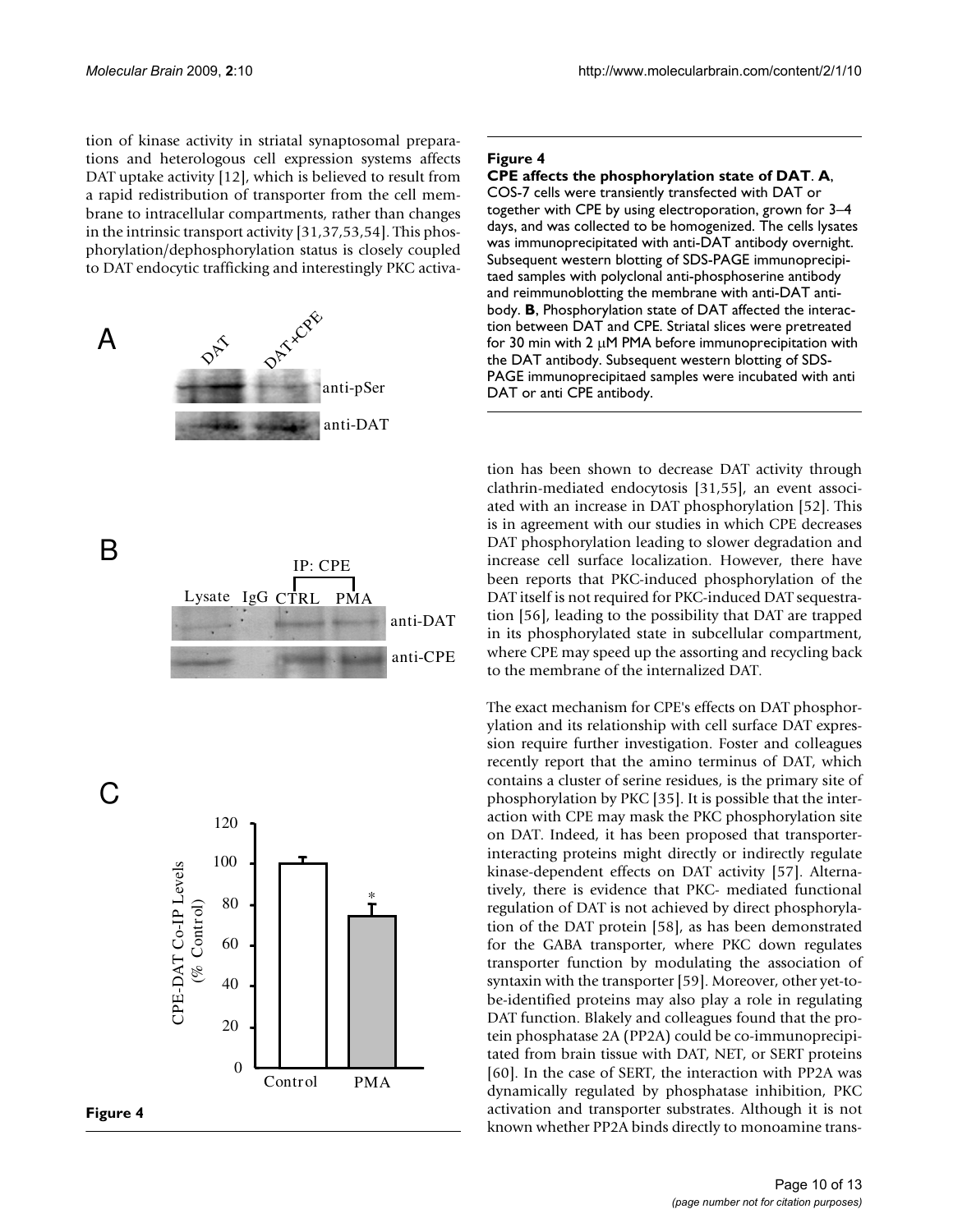

#### **Figure 5**

**CPE reserves PKC-mediated inhibition of DAT uptake and cell surface expression**. **A**, Uptake of [3H] DA in HEK-293 cells after a 30-min incubation at 37°C with vehicle alone (uptake buffer) or 2  $\mu$ M PMA. Values are the percentage of uptake activity compared with untreated cells ± SEM. Data were analyzed by ANOVA, followed by *post hoc* Student-Newman-Keuls test. \*\*,  $P < 0.01$  compared with the group cotransfected with DAT and pcDNA3; ##,  $P < 0.01$  compared with the group cotransfected with DAT and CPE untreated with PMA, n = 3. **B**, Summarized data indicating effects of CPE on DAT membrane expression in cotransfected HEK-293 cells after 30-min incubation at 37°C with vehicle alone (uptake buffer) or 2 μM PMA. Columns show the means ± SEM of the ratios of colorimetric readings. Data were analyzed by ANOVA, followed by *post hoc*  Student-Newman-Keuls test. \*\*,  $P < 0.01$  compared with the group cotransfected with DAT and pcDNA3; ##,  $P < 0.01$  compared with the group cotransfected with DAT and CPE untreated with PMA, n = 3.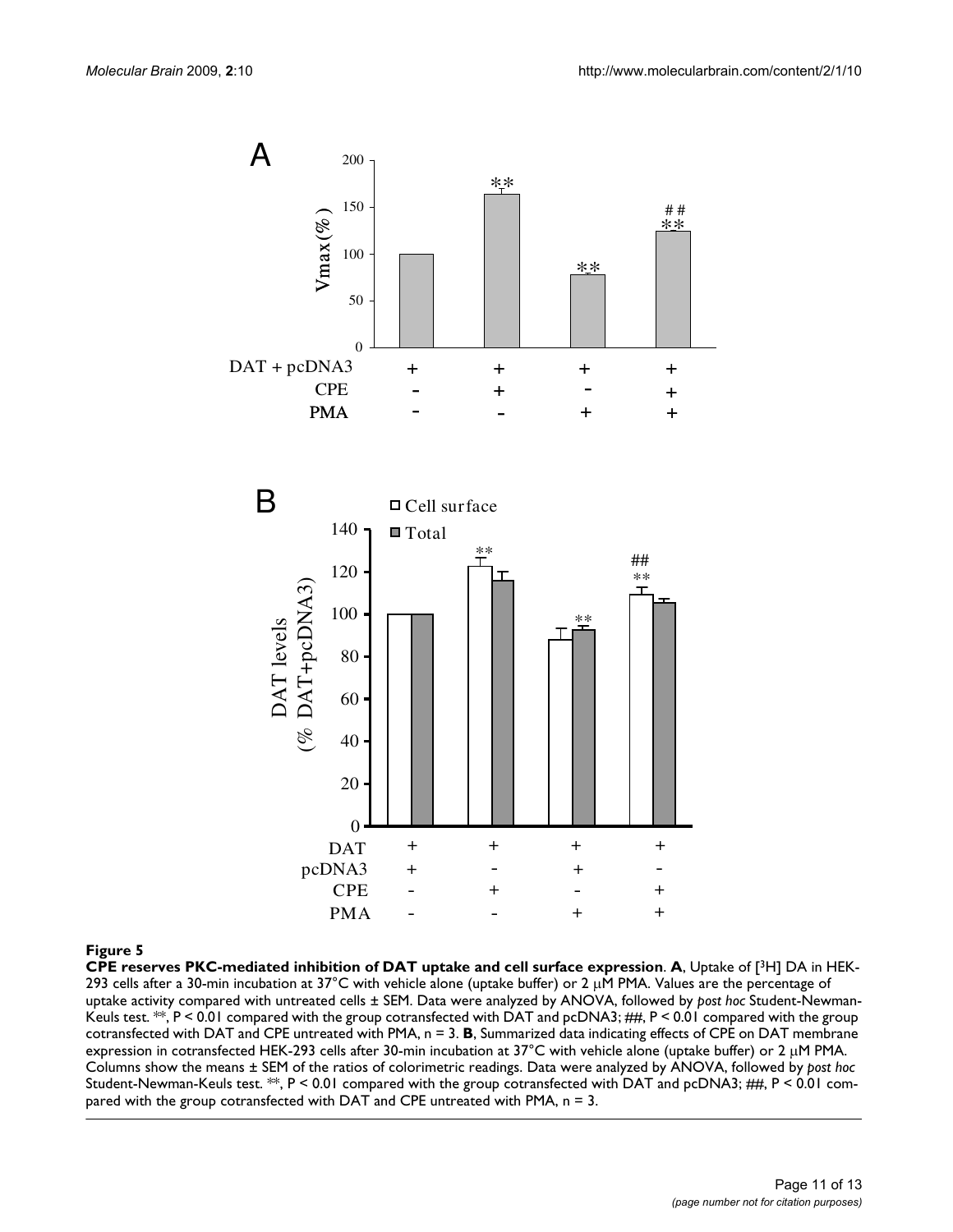porters, this association might help to explain the molecular events that are responsible for transporter phosphorylation and internalization

## **Conclusion**

Taken together, data from our present study and previous reports indicate that protein-protein interactions appear to be important for DAT function. The association of DAT with CPE may have critical impact on DAT phosphorylation state and be involved in cyclic trafficking. While our findings shed new light on the trafficking mechanisms of DAT, several questions still remain to be addressed. It remains to be determined in which cellular compartment this interaction occurs and the details of mechanisms involved that may regulate the CPE-DAT interaction. Furthermore, both CPE and the DAT may have roles in obesity and it will be interesting to investigate if this interaction contributes to the pathophysiology of this disease. Further investigation into characterizing this interaction and understanding the regulatory factors involved, will lead to a better understanding of DAT trafficking and may have important physiological and pathophysiological implications.

#### **Competing interests**

The authors declare that they have no competing interests.

#### **Authors' contributions**

HZ carried out all experiments, with the exception of the in vitro binding, the uptake assay, WIN binding and the assays of the phosphorylation level of DAT. SL conducted the immunoassays of the phosphorylation level of DAT and contribute to the writing of the manuscript. MW participated in the in vitro binding and helped to draft the manuscript. BV participated in the cell culture and performed the statistical analysis. ZBP provided the cDNA of the dopamine transporter and conducted the dopamine uptake and WIN binding assays. FL conceived of the study, and participated in its design and wrote the manuscript. All authors read and approved the final manuscript.

#### **Acknowledgements**

FL is a recipient of Operating Grant of the Canadian Institute of Health Research. The work is supported by Canadian Institute of Health Research (FL). The in vivo studies were supported by BioDiscovery Toronto.

#### **References**

- 1. Amara SG, Kuhar MJ: **[Neurotransmitter transporters: recent](http://www.ncbi.nlm.nih.gov/entrez/query.fcgi?cmd=Retrieve&db=PubMed&dopt=Abstract&list_uids=8096377) [progress.](http://www.ncbi.nlm.nih.gov/entrez/query.fcgi?cmd=Retrieve&db=PubMed&dopt=Abstract&list_uids=8096377)** *Annu Rev Neurosci* 1993, **16:**73-93.
- 2. Norregaard L, Gether U: **[The monoamine neurotransmitter](http://www.ncbi.nlm.nih.gov/entrez/query.fcgi?cmd=Retrieve&db=PubMed&dopt=Abstract&list_uids=12825454) [transporters: structure, conformational changes and molec](http://www.ncbi.nlm.nih.gov/entrez/query.fcgi?cmd=Retrieve&db=PubMed&dopt=Abstract&list_uids=12825454)[ular gating.](http://www.ncbi.nlm.nih.gov/entrez/query.fcgi?cmd=Retrieve&db=PubMed&dopt=Abstract&list_uids=12825454)** *Curr Opin Drug Discov Devel* 2001, **4:**591-601.
- 3. Gether U, Andersen PH, Larsson OM, Schousboe A: **[Neurotrans](http://www.ncbi.nlm.nih.gov/entrez/query.fcgi?cmd=Retrieve&db=PubMed&dopt=Abstract&list_uids=16762425)[mitter transporters: molecular function of important drug](http://www.ncbi.nlm.nih.gov/entrez/query.fcgi?cmd=Retrieve&db=PubMed&dopt=Abstract&list_uids=16762425) [targets.](http://www.ncbi.nlm.nih.gov/entrez/query.fcgi?cmd=Retrieve&db=PubMed&dopt=Abstract&list_uids=16762425)** *Trends Pharmacol Sci* 2006, **27:**375-383.
- 4. Chen N, Reith ME: **[Structure and function of the dopamine](http://www.ncbi.nlm.nih.gov/entrez/query.fcgi?cmd=Retrieve&db=PubMed&dopt=Abstract&list_uids=11033338) [transporter.](http://www.ncbi.nlm.nih.gov/entrez/query.fcgi?cmd=Retrieve&db=PubMed&dopt=Abstract&list_uids=11033338)** *Eur J Pharmacol* 2000, **405:**329-339.
- 5. Bannon MJ: **[The dopamine transporter: role in neurotoxicity](http://www.ncbi.nlm.nih.gov/entrez/query.fcgi?cmd=Retrieve&db=PubMed&dopt=Abstract&list_uids=15845424) [and human disease.](http://www.ncbi.nlm.nih.gov/entrez/query.fcgi?cmd=Retrieve&db=PubMed&dopt=Abstract&list_uids=15845424)** *Toxicol Appl Pharmacol* 2005, **204:**355-360.
- 6. Zahniser NR, Sorkin A: **[Rapid regulation of the dopamine trans](http://www.ncbi.nlm.nih.gov/entrez/query.fcgi?cmd=Retrieve&db=PubMed&dopt=Abstract&list_uids=15464127)[porter: role in stimulant addiction?](http://www.ncbi.nlm.nih.gov/entrez/query.fcgi?cmd=Retrieve&db=PubMed&dopt=Abstract&list_uids=15464127)** *Neuropharmacology* 2004, **47(Suppl 1):**80-91.
- 7. Torres GE, Carneiro A, Seamans K, Fiorentini C, Sweeney A, Yao WD, Caron MG: **[Oligomerization and trafficking of the human](http://www.ncbi.nlm.nih.gov/entrez/query.fcgi?cmd=Retrieve&db=PubMed&dopt=Abstract&list_uids=12429746) [dopamine transporter. Mutational analysis identifies critical](http://www.ncbi.nlm.nih.gov/entrez/query.fcgi?cmd=Retrieve&db=PubMed&dopt=Abstract&list_uids=12429746) domains important for the functional expression of the [transporter.](http://www.ncbi.nlm.nih.gov/entrez/query.fcgi?cmd=Retrieve&db=PubMed&dopt=Abstract&list_uids=12429746)** *J Biol Chem* 2003, **278:**2731-2739.
- 8. Nirenberg MJ, Vaughan RA, Uhl GR, Kuhar MJ, Pickel VM: **[The](http://www.ncbi.nlm.nih.gov/entrez/query.fcgi?cmd=Retrieve&db=PubMed&dopt=Abstract&list_uids=8551328) [dopamine transporter is localized to dendritic and axonal](http://www.ncbi.nlm.nih.gov/entrez/query.fcgi?cmd=Retrieve&db=PubMed&dopt=Abstract&list_uids=8551328) [plasma membranes of nigrostriatal dopaminergic neurons.](http://www.ncbi.nlm.nih.gov/entrez/query.fcgi?cmd=Retrieve&db=PubMed&dopt=Abstract&list_uids=8551328)** *J Neurosci* 1996, **16:**436-447.
- 9. Nirenberg MJ, Chan J, Vaughan RA, Uhl GR, Kuhar MJ, Pickel VM: **[Immunogold localization of the dopamine transporter: an](http://www.ncbi.nlm.nih.gov/entrez/query.fcgi?cmd=Retrieve&db=PubMed&dopt=Abstract&list_uids=9204909) [ultrastructural study of the rat ventral tegmental area.](http://www.ncbi.nlm.nih.gov/entrez/query.fcgi?cmd=Retrieve&db=PubMed&dopt=Abstract&list_uids=9204909)** *J Neurosci* 1997, **17:**5255-5262.
- 10. Nirenberg MJ, Chan J, Pohorille A, Vaughan RA, Uhl GR, Kuhar MJ, Pickel VM: **[The dopamine transporter: comparative](http://www.ncbi.nlm.nih.gov/entrez/query.fcgi?cmd=Retrieve&db=PubMed&dopt=Abstract&list_uids=9278525) [ultrastructure of dopaminergic axons in limbic and motor](http://www.ncbi.nlm.nih.gov/entrez/query.fcgi?cmd=Retrieve&db=PubMed&dopt=Abstract&list_uids=9278525) [compartments of the nucleus accumbens.](http://www.ncbi.nlm.nih.gov/entrez/query.fcgi?cmd=Retrieve&db=PubMed&dopt=Abstract&list_uids=9278525)** *J Neurosci* 1997, **17:**6899-6907.
- 11. Schroeter S, Apparsundaram S, Wiley RG, Miner LH, Sesack SR, Blakely RD: **[Immunolocalization of the cocaine- and antide](http://www.ncbi.nlm.nih.gov/entrez/query.fcgi?cmd=Retrieve&db=PubMed&dopt=Abstract&list_uids=10753308)[pressant-sensitive l-norepinephrine transporter.](http://www.ncbi.nlm.nih.gov/entrez/query.fcgi?cmd=Retrieve&db=PubMed&dopt=Abstract&list_uids=10753308)** *J Comp Neurol* 2000, **420:**211-232.
- 12. Zahniser NR, Doolen S: **[Chronic and acute regulation of Na+/](http://www.ncbi.nlm.nih.gov/entrez/query.fcgi?cmd=Retrieve&db=PubMed&dopt=Abstract&list_uids=11750035) [Cl- -dependent neurotransmitter transporters: drugs, sub](http://www.ncbi.nlm.nih.gov/entrez/query.fcgi?cmd=Retrieve&db=PubMed&dopt=Abstract&list_uids=11750035)[strates, presynaptic receptors, and signaling systems.](http://www.ncbi.nlm.nih.gov/entrez/query.fcgi?cmd=Retrieve&db=PubMed&dopt=Abstract&list_uids=11750035)** *Pharmacol Ther* 2001, **92:**21-55.
- 13. Gulley M, Zahniser NR: [Rapid regulation of dopamine trans](http://www.ncbi.nlm.nih.gov/entrez/query.fcgi?cmd=Retrieve&db=PubMed&dopt=Abstract&list_uids=14612145)**[porter function by substrates, blockers and presynaptic](http://www.ncbi.nlm.nih.gov/entrez/query.fcgi?cmd=Retrieve&db=PubMed&dopt=Abstract&list_uids=14612145) [receptor ligands.](http://www.ncbi.nlm.nih.gov/entrez/query.fcgi?cmd=Retrieve&db=PubMed&dopt=Abstract&list_uids=14612145)** *Eur J Pharmacol* 2003, **479:**139-152.
- 14. Melikian HE: **[Neurotransmitter transporter trafficking: endo](http://www.ncbi.nlm.nih.gov/entrez/query.fcgi?cmd=Retrieve&db=PubMed&dopt=Abstract&list_uids=15500906)[cytosis, recycling, and regulation.](http://www.ncbi.nlm.nih.gov/entrez/query.fcgi?cmd=Retrieve&db=PubMed&dopt=Abstract&list_uids=15500906)** *Pharmacol Ther* 2004, **104:**17-27.
- 15. Lee FJ, Pristupa ZB, Ciliax BJ, Levey AI, Niznik HB: **[The dopamine](http://www.ncbi.nlm.nih.gov/entrez/query.fcgi?cmd=Retrieve&db=PubMed&dopt=Abstract&list_uids=8702845) [transporter carboxyl-terminal tail. Truncation/substitution](http://www.ncbi.nlm.nih.gov/entrez/query.fcgi?cmd=Retrieve&db=PubMed&dopt=Abstract&list_uids=8702845) mutants selectively confer high affinity dopamine uptake while attenuating recognition of the ligand binding domain.** *J Biol Chem* 1996, **271:**20885-20894.
- 16. Torres GE, Yao WD, Mohn AR, Quan H, Kim KM, Levey AI, Staudinger J, Caron MG: **[Functional interaction between](http://www.ncbi.nlm.nih.gov/entrez/query.fcgi?cmd=Retrieve&db=PubMed&dopt=Abstract&list_uids=11343649) [monoamine plasma membrane transporters and the synap](http://www.ncbi.nlm.nih.gov/entrez/query.fcgi?cmd=Retrieve&db=PubMed&dopt=Abstract&list_uids=11343649)[tic PDZ domain-containing protein PICK1.](http://www.ncbi.nlm.nih.gov/entrez/query.fcgi?cmd=Retrieve&db=PubMed&dopt=Abstract&list_uids=11343649)** *Neuron* 2001, **30:**121-134.
- 17. Carneiro AM, Ingram SL, Beaulieu JM, Sweeney A, Amara SG, Thomas SM, Caron MG, Torres GE: **[The multiple LIM domain-contain](http://www.ncbi.nlm.nih.gov/entrez/query.fcgi?cmd=Retrieve&db=PubMed&dopt=Abstract&list_uids=12177201)[ing adaptor protein Hic-5 synaptically colocalizes and inter](http://www.ncbi.nlm.nih.gov/entrez/query.fcgi?cmd=Retrieve&db=PubMed&dopt=Abstract&list_uids=12177201)[acts with the dopamine transporter.](http://www.ncbi.nlm.nih.gov/entrez/query.fcgi?cmd=Retrieve&db=PubMed&dopt=Abstract&list_uids=12177201)** *J Neurosci* 2002, **22:**7045-7054.
- 18. Lee FJ, Liu F, Pristupa ZB, Niznik HB: **[Direct binding and func](http://www.ncbi.nlm.nih.gov/entrez/query.fcgi?cmd=Retrieve&db=PubMed&dopt=Abstract&list_uids=11292651)[tional coupling of alpha-synuclein to the dopamine trans](http://www.ncbi.nlm.nih.gov/entrez/query.fcgi?cmd=Retrieve&db=PubMed&dopt=Abstract&list_uids=11292651)[porters accelerate dopamine-induced apoptosis.](http://www.ncbi.nlm.nih.gov/entrez/query.fcgi?cmd=Retrieve&db=PubMed&dopt=Abstract&list_uids=11292651)** *FASEB J* 2001, **15:**916-926.
- 19. Sorkina T, Doolen S, Galperin E, Zahniser NR, Sorkin A: **[Oligomer](http://www.ncbi.nlm.nih.gov/entrez/query.fcgi?cmd=Retrieve&db=PubMed&dopt=Abstract&list_uids=12746456)[ization of dopamine transporters visualized in living cells by](http://www.ncbi.nlm.nih.gov/entrez/query.fcgi?cmd=Retrieve&db=PubMed&dopt=Abstract&list_uids=12746456) [fluorescence resonance energy transfer microscopy.](http://www.ncbi.nlm.nih.gov/entrez/query.fcgi?cmd=Retrieve&db=PubMed&dopt=Abstract&list_uids=12746456)** *J Biol Chem* 2003, **278:**28274-28283.
- 20. Lee KH, Kim MY, Kim DH, Lee YS: **[Syntaxin 1A and receptor for](http://www.ncbi.nlm.nih.gov/entrez/query.fcgi?cmd=Retrieve&db=PubMed&dopt=Abstract&list_uids=15202772) [activated C kinase interact with the N-terminal region of](http://www.ncbi.nlm.nih.gov/entrez/query.fcgi?cmd=Retrieve&db=PubMed&dopt=Abstract&list_uids=15202772)** [human dopamine transporter.](http://www.ncbi.nlm.nih.gov/entrez/query.fcgi?cmd=Retrieve&db=PubMed&dopt=Abstract&list_uids=15202772) **29:**1405-1409.
- 21. Bolan EA, Kivell B, Jaligam V, Oz M, Jayanthi LD, Han Y, Sen N, Urizar E, Gomes I, Devi LA, *et al.*: **[D2 receptors regulate dopamine](http://www.ncbi.nlm.nih.gov/entrez/query.fcgi?cmd=Retrieve&db=PubMed&dopt=Abstract&list_uids=17267664) [transporter function via an extracellular signal-regulated](http://www.ncbi.nlm.nih.gov/entrez/query.fcgi?cmd=Retrieve&db=PubMed&dopt=Abstract&list_uids=17267664) kinases 1 and 2-dependent and phosphoinositide 3 kinase[independent mechanism.](http://www.ncbi.nlm.nih.gov/entrez/query.fcgi?cmd=Retrieve&db=PubMed&dopt=Abstract&list_uids=17267664)** *Mol Pharmacol* 2007, **71:**1222-1232.
- 22. Lee FJ, Pei L, Moszczynska A, Vukusic B, Fletcher PJ, Liu F: **[Dopamine](http://www.ncbi.nlm.nih.gov/entrez/query.fcgi?cmd=Retrieve&db=PubMed&dopt=Abstract&list_uids=17380124) [transporter cell surface localization facilitated by a direct](http://www.ncbi.nlm.nih.gov/entrez/query.fcgi?cmd=Retrieve&db=PubMed&dopt=Abstract&list_uids=17380124) [interaction with the dopamine D2 receptor.](http://www.ncbi.nlm.nih.gov/entrez/query.fcgi?cmd=Retrieve&db=PubMed&dopt=Abstract&list_uids=17380124)** *EMBO J* 2007, **26:**2127-2136.
- 23. Marazziti D, Mandillo S, Di Pietro C, Golini E, Matteoni R, Tocchini-Valentini GP: **[GPR37 associates with the dopamine trans](http://www.ncbi.nlm.nih.gov/entrez/query.fcgi?cmd=Retrieve&db=PubMed&dopt=Abstract&list_uids=17519329)[porter to modulate dopamine uptake and behavioral](http://www.ncbi.nlm.nih.gov/entrez/query.fcgi?cmd=Retrieve&db=PubMed&dopt=Abstract&list_uids=17519329)**